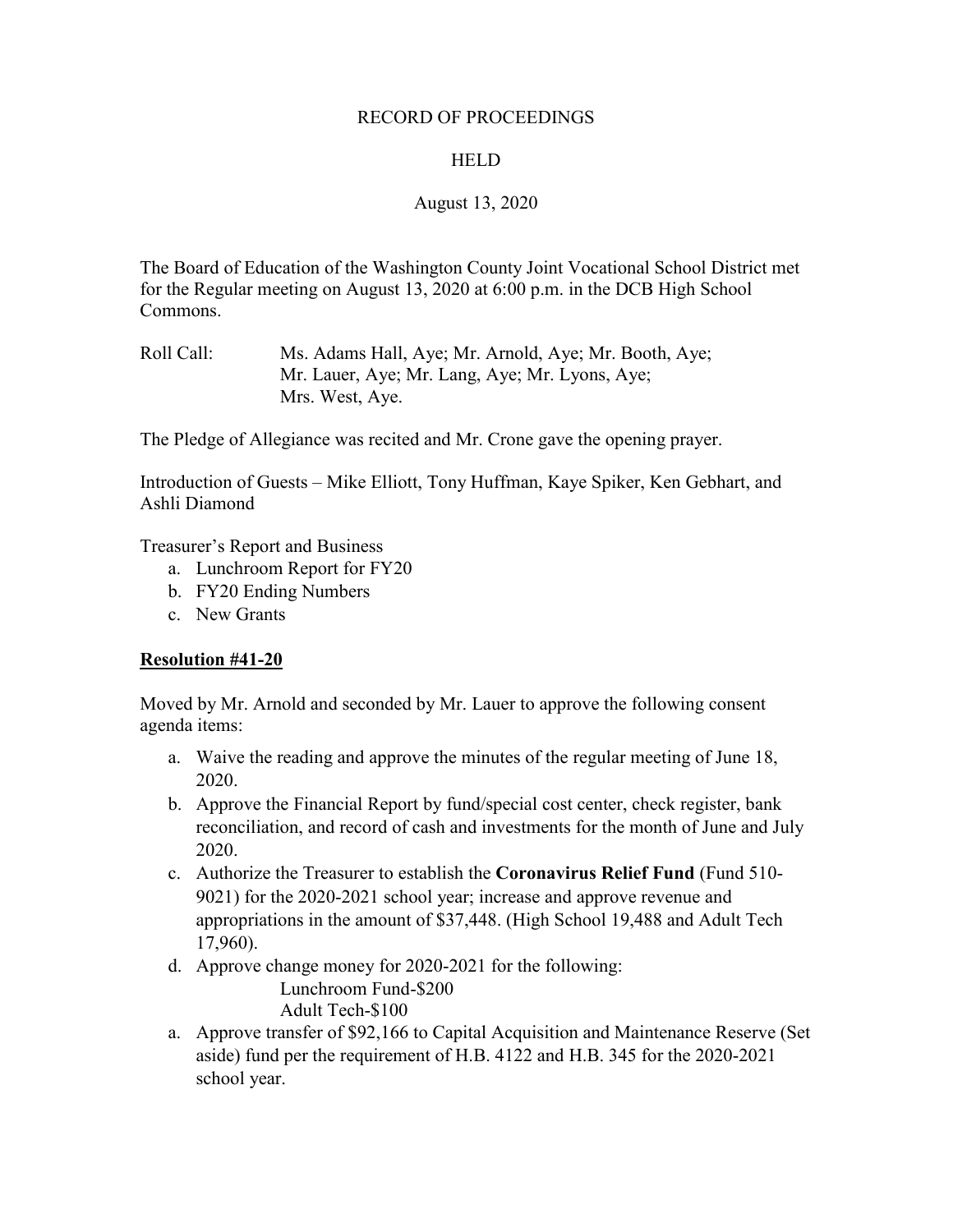Page 6223 Minutes – Washington County JVS District August 13, 2020

Roll Call: Ms. Adams Hall, Aye; Mr. Arnold, Aye; Mr. Booth, Aye; Mr. Lauer, Aye; Mr. Lang, Aye; Mr. Lyons, Aye; Mrs. West, Aye. President West declared the resolution adopted.

Superintendent's Report and Business

- a. Restart Plan
- b. Student Enrollment
- c. Student & Teacher Handbook
- d. Student Calendar Start Date Moved to August 24
- e. Neola Policy Face Mask
- f. Remote Learning Plan
- g. Summer Projects Update
- h. Teacher Inservice/Professional Development August 17-21, 2020
- i. Southeast Region Fall Conference Thursday, September 24 Virtual
- j. Discipline Events January through May 2020 -2 Harassment/2 Bullying/0 Intimidation – ORC 3313.666
- k. Energy Bus Assembly September 3 and 4 for Students and Staff

# **Resolution #42-20**

Moved by Mr. Booth and seconded by Mr. Arnold to approve the following consent agenda items:

a. Recommend the following Student Activity Programs and sponsors for 2020- 2021:

| <b>Auto Collision</b>              | Chad Barth            |
|------------------------------------|-----------------------|
| <b>Auto Service Technology</b>     | Dave Everson          |
| <b>Building Technology</b>         | Ken Gebhart           |
| *Business Professionals of America | Lynette Snyder        |
| Cosmetology                        | Phyllis Boyd          |
| Cultural/Benevolent                | Kaye Spiker           |
| <b>Diesel Truck Mechanics</b>      | <b>Shayne Garner</b>  |
| Digital Marketing                  | Lynette Snyder        |
| Electricity                        | Jeff Canterbury       |
| *FFA Chapter                       | Jason Lipot           |
| Graphic Design & Video Production  | Chris Palmer          |
| Heavy Equipment                    | Daniel Dailey         |
| Landscape Const./Turf Mgt.         | Jason Lipot           |
| Masonry                            | Casey Strahler        |
| Medical College Prep               | Robin Wright          |
| *National Voc. Tech. Honor Society | Evan Schaad           |
| *Ohio Skills USA                   | Ken Gebhart           |
| <b>Patient Health Care</b>         | Kimberly Miller       |
| Sports Medicine & Exercise Science | Lauren Copen          |
| *Student Council                   | <b>Stacy Bradford</b> |
|                                    |                       |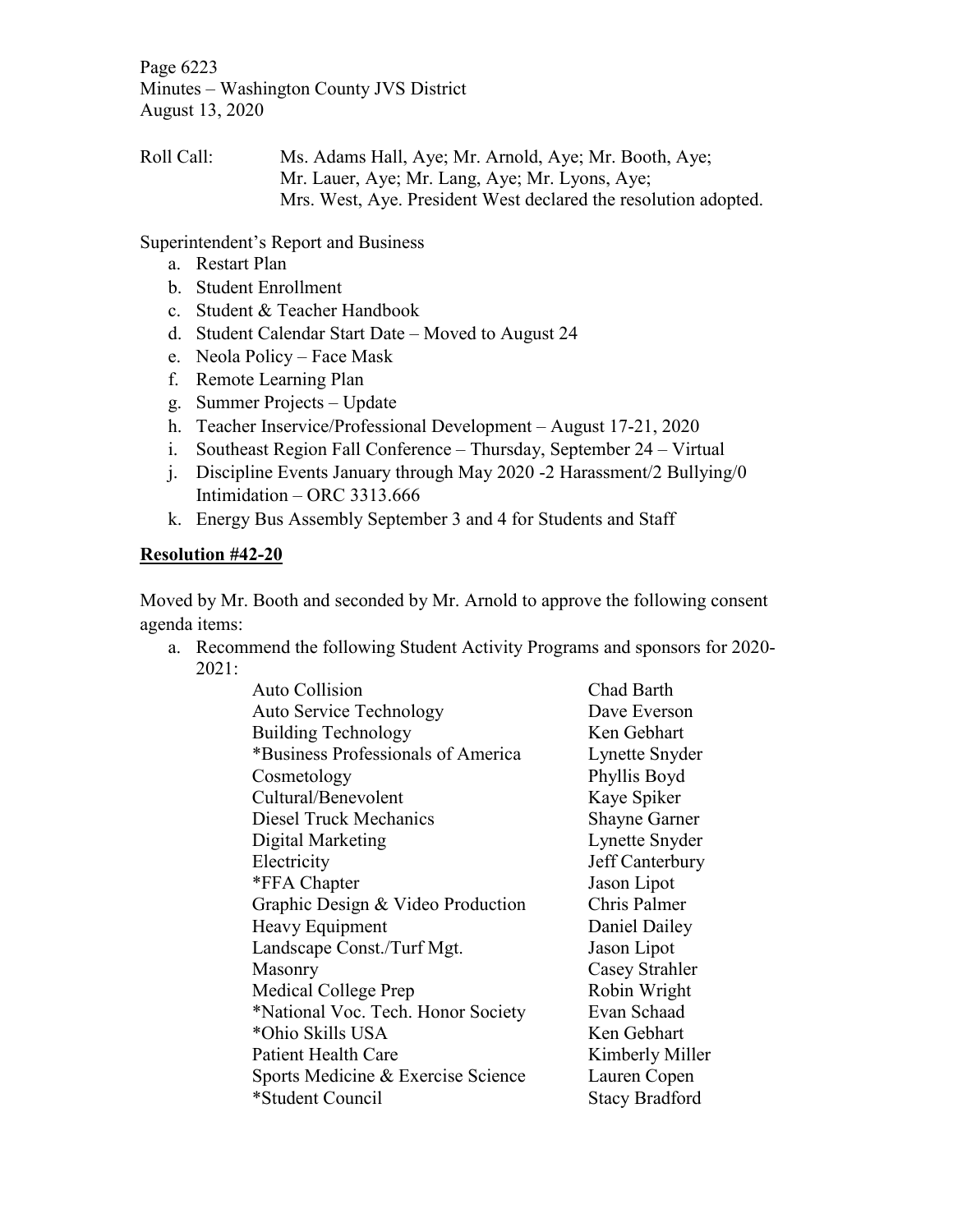Page 6224 Minutes – Washington County JVS District August 13, 2020

Welding Keelan McLeish

\*Per 11.05 of WCCCTA, payment made to each advisor.

- b. Appoint OSBA Official delegate **Stacy Adams Hall** and **Debbie West** as alternate for the OSBA Capital Conference to be held virtually on November 8- 10, 2020.
- c. Employ Adult Technical Training instructors for the year ending June 30, 2021:

| <b>Name</b>          | Area                          | Rate/Hr. | <b>Effective</b> |
|----------------------|-------------------------------|----------|------------------|
| Mark Cochran         | <b>DIT</b>                    | \$43.00  | August 14, 2020  |
| Mark Cochran         | <b>Industrial Maintenance</b> | \$29.00  | August 14, 2020  |
|                      | Mechanic                      |          |                  |
| <b>Anthony Stout</b> | <b>DIT</b>                    | \$43.00  | August 14, 2020  |
| <b>Anthony Stout</b> | <b>Industrial Maintenance</b> | \$29.00  | August 14, 2020  |
|                      | Mechanic                      |          |                  |
| <b>Anthony Stout</b> | Welding                       | \$29.00  | August 14, 2020  |

d. Employ Adult Technical Training non-instructors for the year ending June 30, 2021:

| <b>Name</b>        | Area                        | Rate/Hr. | <b>Effective</b>       |
|--------------------|-----------------------------|----------|------------------------|
| Mary Ashli Diamond | <b>Ohio Options Manager</b> | \$26.68  | <b>August 14, 2020</b> |
| Mary Ashli Diamond | Aspire Manager              | \$26.68  | <b>August 14, 2020</b> |
| Lindsey Lizer      | Surgical Technologist       | \$23.69  | July 15, 2020          |
|                    | Support                     |          |                        |

- e. Employ the following substitute teachers at a rate of \$125/per day for 2020-2021 school year: Phillip Foreman, Gayle King, Reece Nichols, Gary Ruble and David Schaad.
- f. Approve agreement with local health care facilities for secondary students for 2020-2021 school year.
- g. Approve Remote Learning Plan for Washington County Career Center for school year 2020-2021.
- h. Approve 2020-2021 Student Handbook for Washington County Career Center.
- i. Approve 2020-2021 Teacher Handbook for Washington County Career Center.
- j. Approve 2020-2021 Student Handbook for Adult Technical Training.
- k. Approve 2020-2021 Blended School Calendar.
- l. Employ Laruen Copen as the Resident Educator Mentor \$2,000 for school year 2020-2021, to be paid in June 2021, per Section 11.12 of negotiated agreement.
	- 1. Phyllis Boyd
	- 2. Kimberly Miller
	- 3. Tatum Poggiali
- m. Employ Dave Everson as the Resident Educator Coach \$1,000 for school year 2020-2021, to be paid in June 2021, per Section 11.12 of negotiated agreement. 1. Chad Barth
- n. Employ Jeff Ritzman as the Resident Educator Coach \$500 for school year 2020- 2021, to be paid in June 2021, per Section 11.12 of negotiated agreement.

1. Bobbi Webb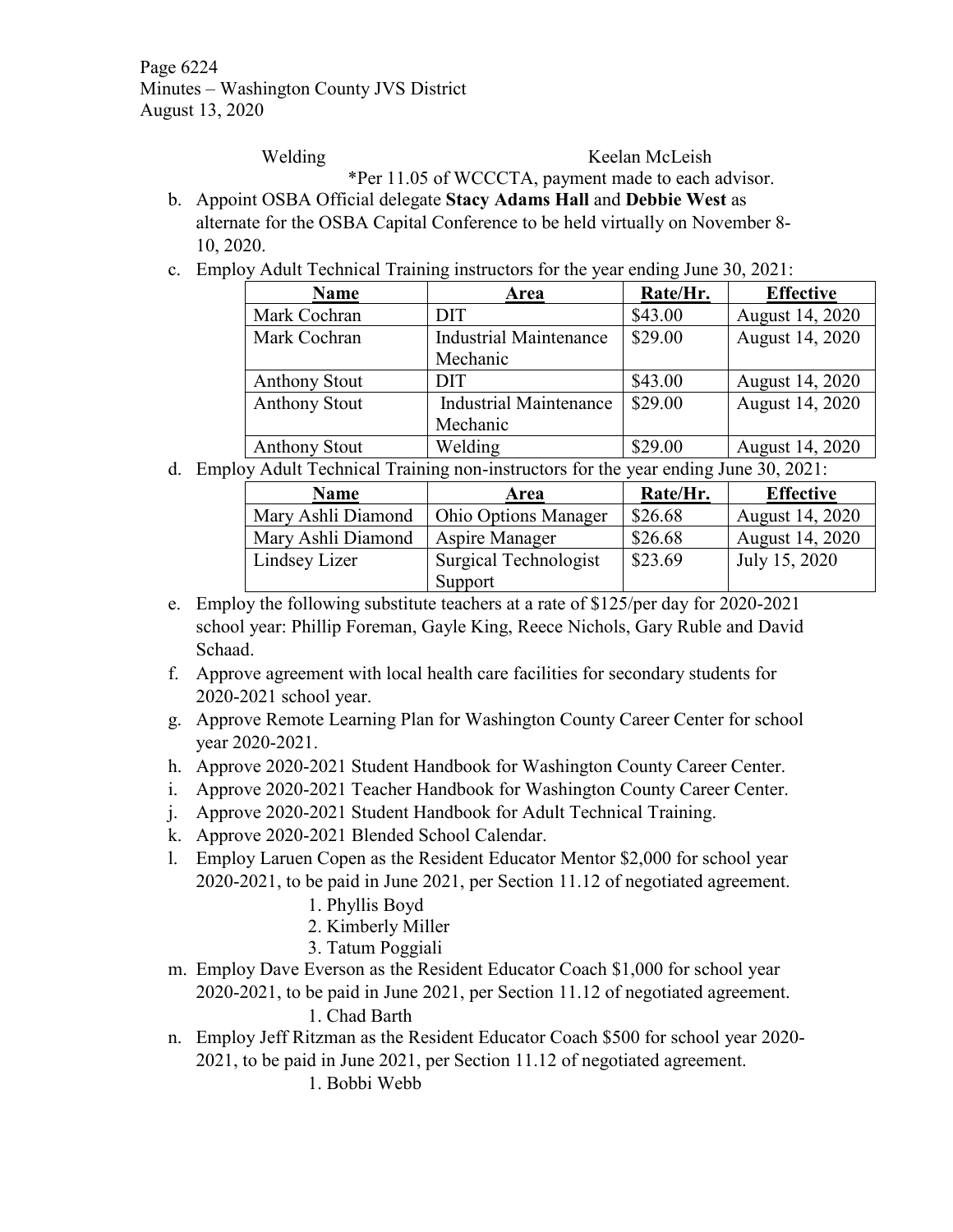Page 6225 Minutes – Washington County JVS District August 13, 2020

- o. Approve Partnership Agreement between Building Bridges to Careers and WCCC, annually for 3 years at \$2,000 per year beginning July 1, 2020.
- Roll Call: Ms. Adams Hall, Aye; Mr. Arnold, Aye; Mr. Booth, Aye; Mr. Lauer, Aye; Mr. Lang, Aye; Mr. Lyons, Aye; Mrs. West, Aye. President West declared the resolution adopted.

## **Resolution #43-20 – Approve Board Policy**

Moved by Mr. Lauer and seconded by Mr. Booth to approve the following resolution:

BE IT RESOLVED, The board approves the following policy changes (new, revised) as set forth below:

| <b>Policy Number</b> | <b>Policy Name</b>                        | <b>Change</b> |
|----------------------|-------------------------------------------|---------------|
| 8450.01              | <b>Protective Facial Coverings During</b> | New           |
|                      | Pandemic/Epidemic Events                  |               |

Roll Call: Ms. Adams Hall, Aye; Mr. Arnold, Aye; Mr. Booth, Aye; Mr. Lauer, Aye; Mr. Lang, Aye; Mr. Lyons, Aye; Mrs. West, Aye. President West declared the resolution adopted.

### **Resolution #44-20 – Approve Agreement with Life & Purpose Behavior Health**

Moved by Mr. Arnold and seconded by Mr. Lauer to adopt the following resolution:

Authorize the Treasurer to enter into an agreement with Life & Purpose Behavioral Health, effective July 1, 2020 and to expire June 30, 2021 for behavioral health services utilizing the Student Wellness and Success Funds in the amount of \$80,000.

Roll Call: Ms. Adams Hall, Aye; Mr. Arnold, Aye; Mr. Booth, Aye; Mr. Lauer, Aye; Mr. Lang, Aye; Mr. Lyons, Aye; Mrs. West, Aye. President West declared the resolution adopted.

### **Resolution #45-20 – Approve Job Description for Classroom Monitor**

Moved by Ms. Adams Hall and seconded by Mr. Arnold to adopt the following resolution:

BE IT RESOLOVED, That the job description or the Classroom Monitor be approved. (description on following page)

Roll Call: Ms. Adams Hall, Aye; Mr. Arnold, Aye; Mr. Booth, Aye; Mr. Lauer, Aye; Mr. Lang, Aye; Mr. Lyons, Aye; Mrs. West, Aye. President West declared the resolution adopted.